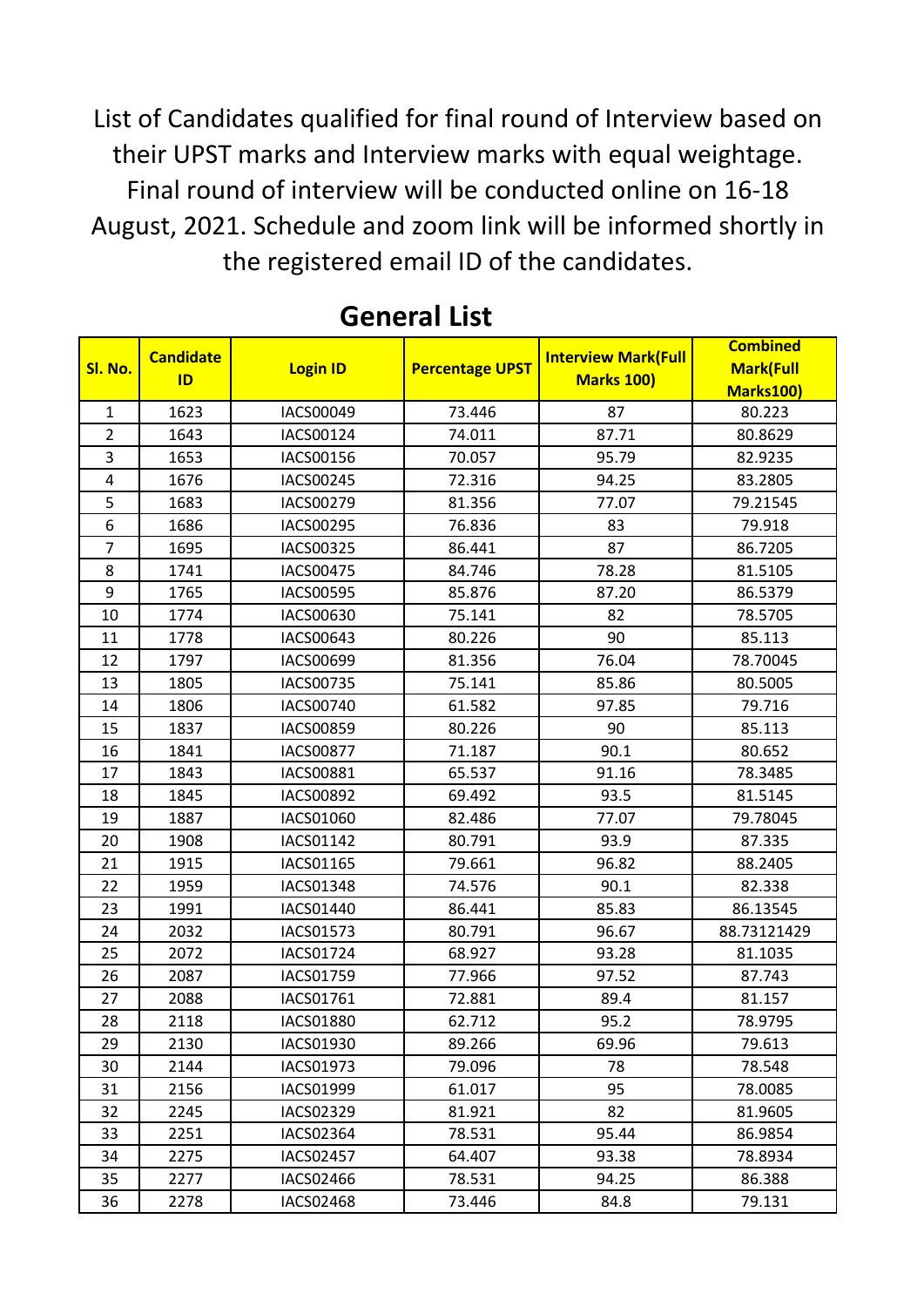| 37                | 2286 | <b>IACS02494</b> | 81.356             | 95    | 88.178      |
|-------------------|------|------------------|--------------------|-------|-------------|
| 38                | 2292 | <b>IACS02528</b> | 77.401             | 94.2  | 85.811      |
| 39                | 2300 | IACS02549        | 66.667             | 89.60 | 78.13421429 |
| 40                | 2307 | <b>IACS02574</b> | 72.881             | 87.55 | 80.2155     |
| 41                | 2328 | <b>IACS02656</b> | 74.011             | 98.0  | 85.997      |
| 42                | 2386 | <b>IACS02877</b> | 80.226             | 90.6  | 85.428      |
| 43                | 2409 | IACS02967        | 80.226             | 82.68 | 81.453      |
| 44                | 2417 | <b>IACS02990</b> | 79.096             | 89.43 | 84.26545    |
| 45                | 2451 | IACS03141        | 89.266             | 85.7  | 87.4685     |
| 46                | 2496 | IACS03266        | 69.492             | 97.3  | 83.3955     |
| 47                | 2531 | <b>IACS03375</b> | 82.486             | 97.16 | 89.82295    |
| 48                | 2554 | IACS03445        | 63.277             | 95.61 | 79.44595    |
| 49                | 2556 | IACS03449        | 80.226             | 80.56 | 80.393      |
| 50                | 2560 | <b>IACS03458</b> | 80.226             | 98    | 89.113      |
| 51                | 2564 | IACS03470        | 62.712             | 94.76 | 78.736      |
| 52                | 2605 | <b>IACS03599</b> | 79.096             | 87.0  | 83.0675     |
| 53                | 2629 | <b>IACS03682</b> | 90.961             | 78.44 | 84.7005     |
| 54                | 2630 | IACS03683        | 90.961             | 90.3  | 90.6245     |
| 55                | 2657 | <b>IACS03778</b> | 84.181             | 92.25 | 88.21383333 |
| 56                | 2677 | <b>IACS03820</b> | 68.927             | 93.55 | 81.24095    |
| 57                | 2679 | IACS03832        | 71.187             | 87.98 | 79.5835     |
| 58                | 2693 | IACS03862        | 68.362             | 90.1  | 79.231      |
| 59                | 2763 | IACS04044        | 71.752             | 94.6  | 83.1575     |
| 60                | 2798 | IACS04155        | 87.006             | 96.3  | 91.6395     |
| 61                | 2889 | <b>IACS04378</b> | 71.187             | 89.61 | 80.3985     |
| 62                | 2894 | <b>IACS04396</b> | 74.576             | 97.68 | 86.12871429 |
| 63                | 2939 | IACS04517        | 90.961             | 65.72 | 78.3405     |
|                   |      |                  | <b>OBC/SC List</b> |       |             |
| 64                | 2161 | IACS02018        | 81.921             | 74.0  | 77.982      |
| 65                | 1827 | <b>IACS00823</b> | 61.017             | 86.17 | 73.5934     |
| 66                | 1994 | IACS01444        | 54.802             | 88.58 | 71.691      |
| 67                | 2116 | IACS01877        | 81.921             | 71    | 76.4605     |
| 68                | 2201 | IACS02140        | 67.797             | 84.28 | 76.04095    |
| 69                | 2244 | IACS02328        | 65.537             | 84.28 | 74.91095    |
| 70                | 2250 | IACS02354        | 68.927             | 82.68 | 75.8035     |
| 71                | 2450 | IACS03140        | 66.102             | 86.43 | 76.26457143 |
| 72                | 2457 | IACS03169        | 89.266             | 54.40 | 71.83085714 |
| 73                | 2901 | <b>IACS04408</b> | 61.017             | 93.73 | 77.3735     |
| 74                | 3027 | <b>IACS04788</b> | 74.576             | 74    | 74.288      |
| 75                | 3031 | <b>IACS04806</b> | 62.712             | 80.08 | 71.39528571 |
| 76                | 3100 | <b>IACS05008</b> | 69.492             | 78.78 | 74.136      |
| <b>SC/ST List</b> |      |                  |                    |       |             |
| 77                | 1634 | IACS00094        | 46.893             | 68.97 | 57.93078571 |
| 78                | 1657 | IACS00162        | 53.107             | 77.77 | 65.4385     |
| 79                | 1680 | IACS00270        | 64.407             | 55.12 | 59.76207143 |
| 80                | 1712 | <b>IACS00368</b> | 58.192             | 78.78 | 68.486      |
| 81                | 1814 | IACS00779        | 48.023             | 64.93 | 56.47578571 |
| 82                | 1833 | <b>IACS00845</b> | 40.678             | 67.96 | 54.31828571 |